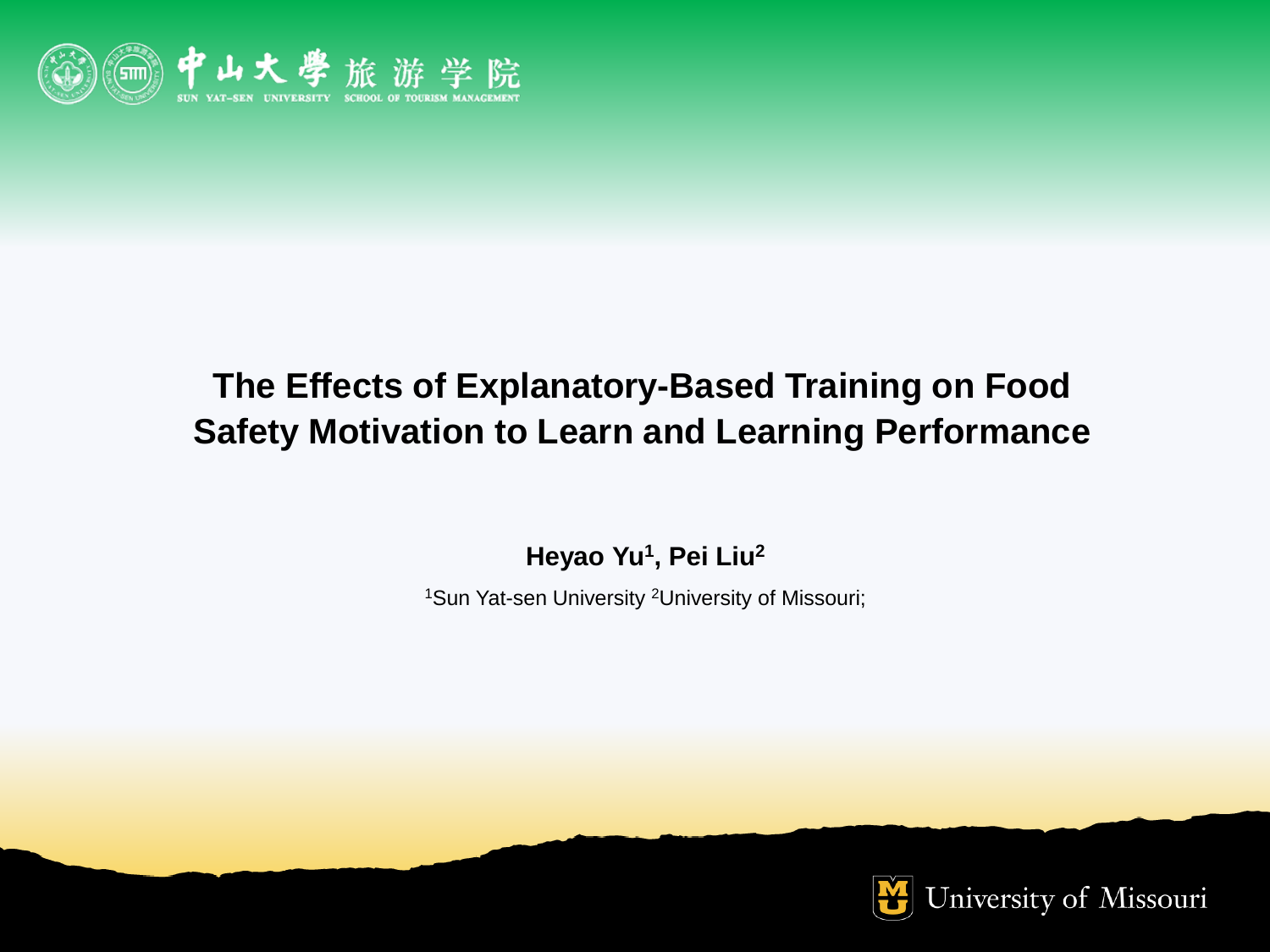

### **Research Background**

#### **Foodborne illness Outbreaks in Restaurant 1998-2013**

**9788 restaurant-associated outbreaks**





(Medeios et al., 2011; Nik, Hussan et al., 2016; Zanin et al., 2017)

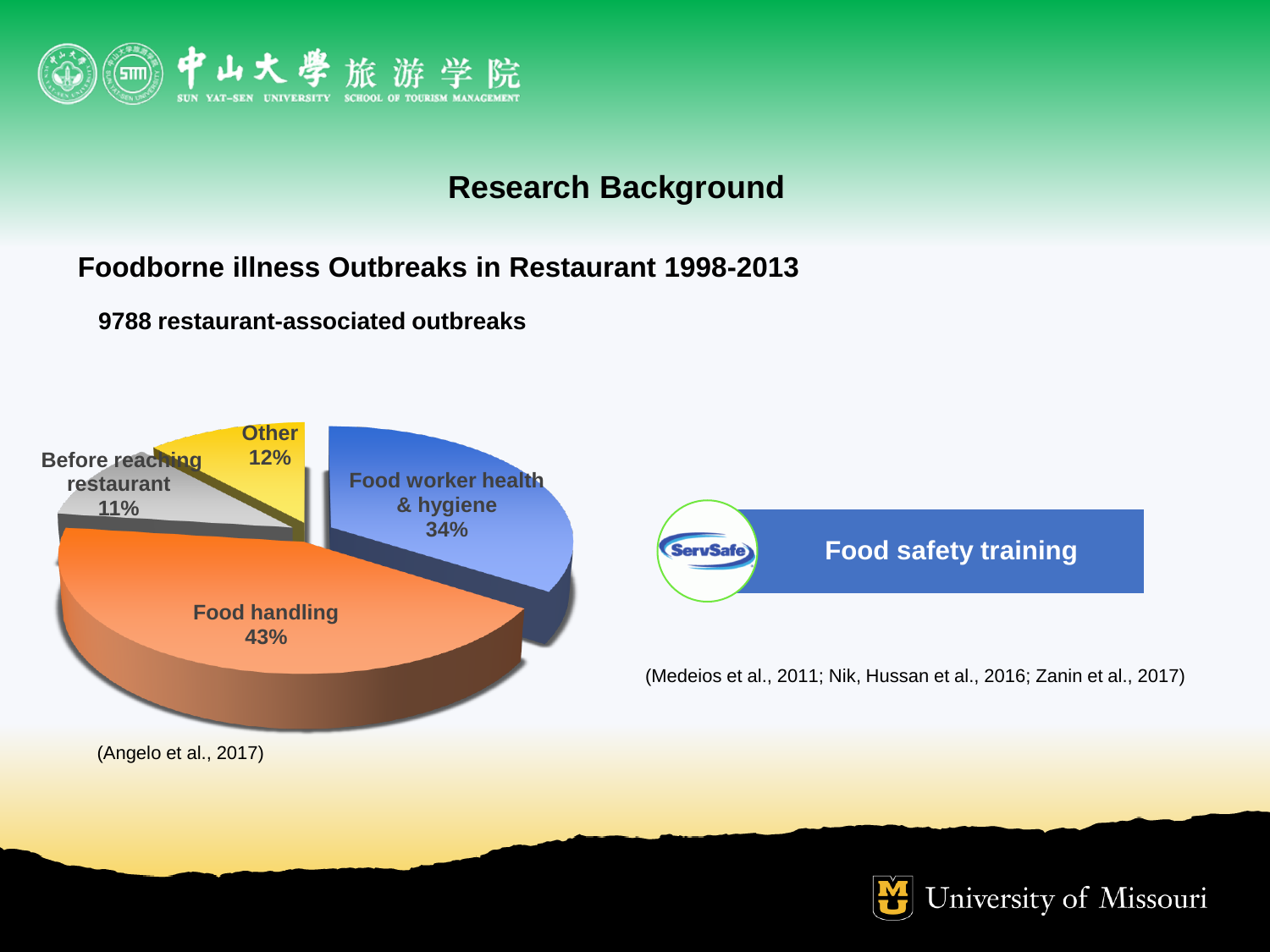

### **Research Background**



(Soon et al., 2011; Medeiros et al., 2011; Nik, Hussan et al., 2016; Zanin et al., 2017)



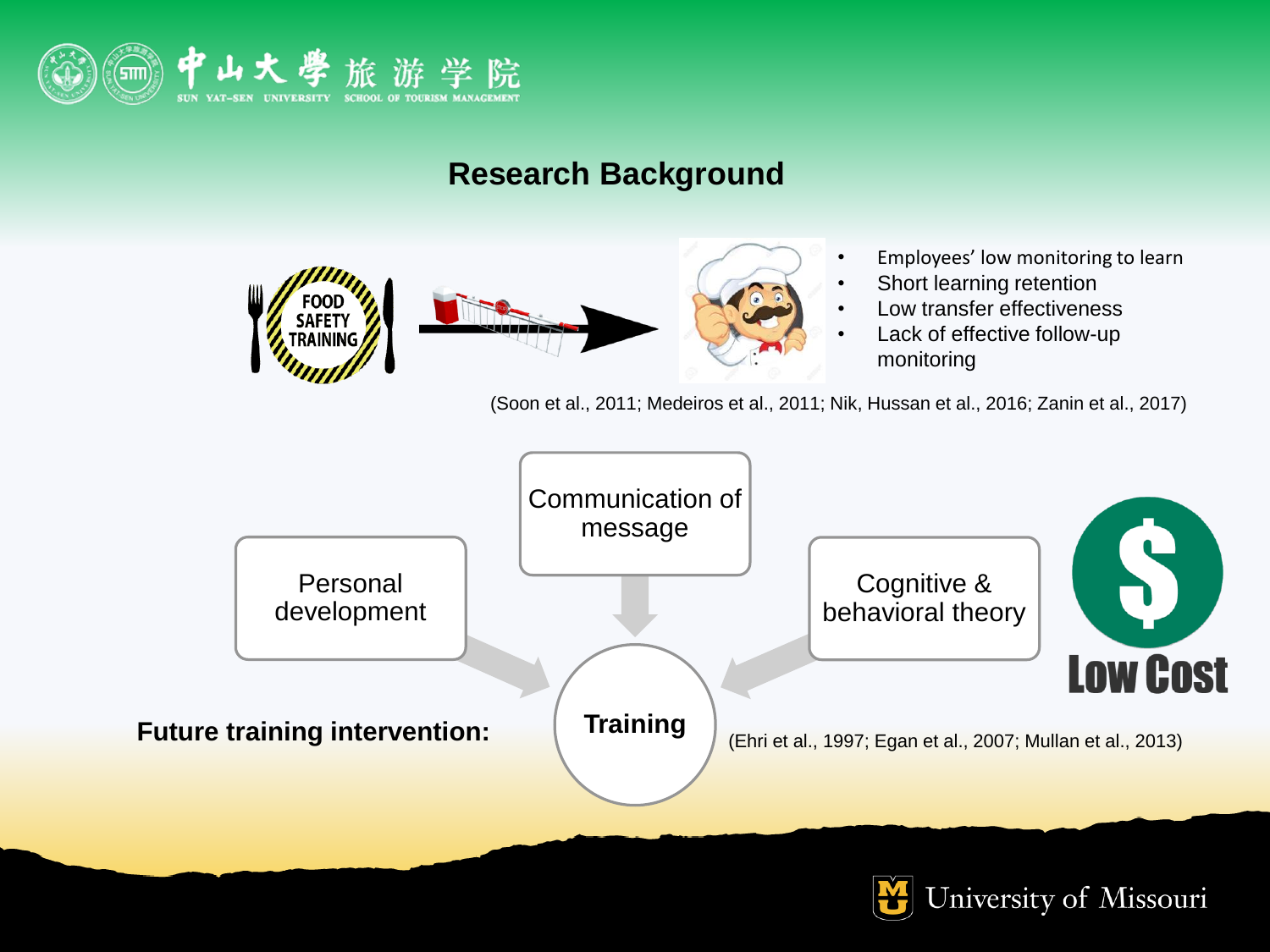

### **Problem Statement**

**Explanatory-based training (EBT):** the training method that trainers guide trainees to understand the relevant domain knowledge before introducing topic-specific information (Mitchell et al., 1986)

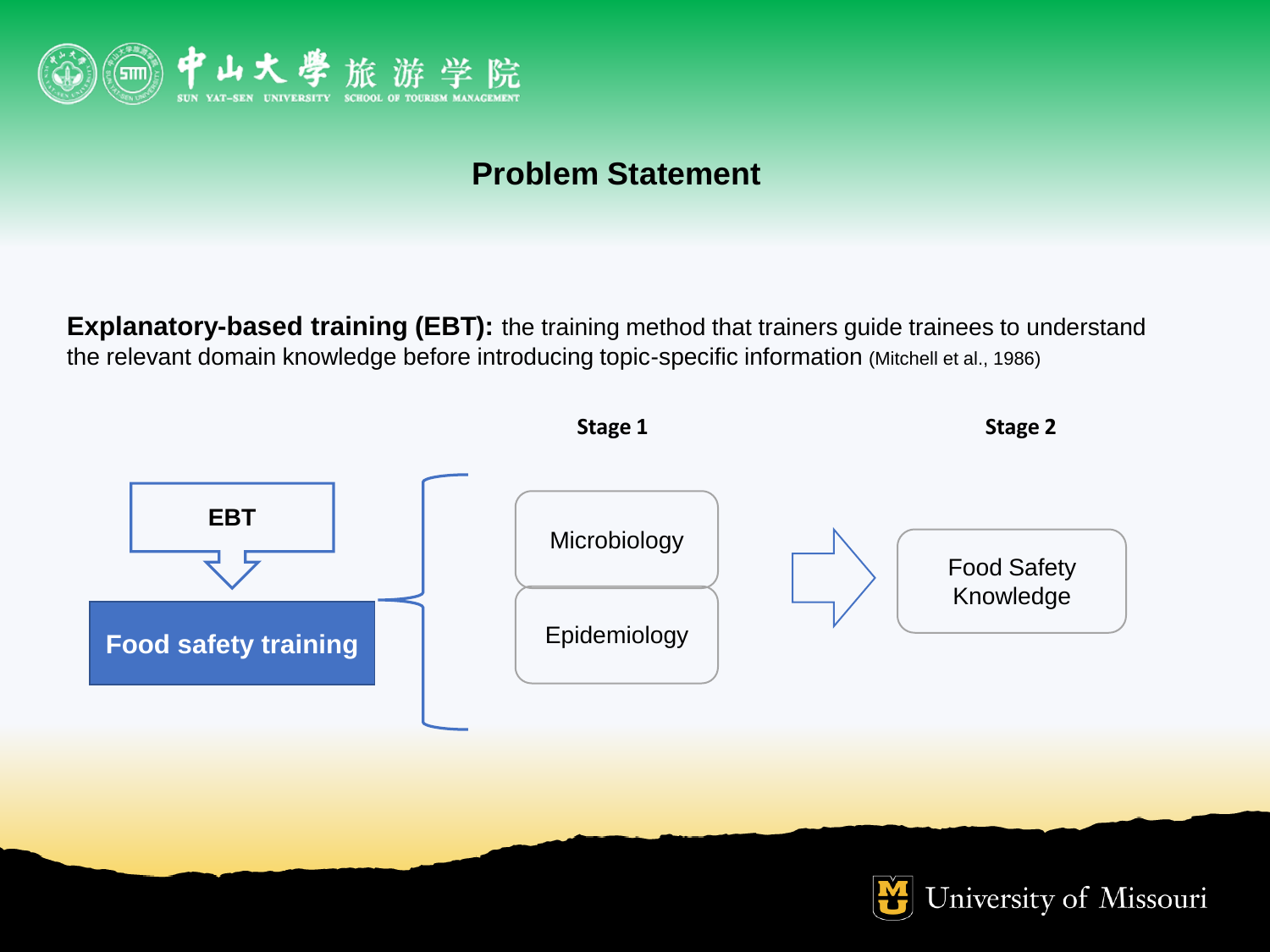

## **Objectives**

**Objectives 1**

Examine the impact of domain knowledge introduction on trainees' post-training knowledge acquisition and knowledge increase

**Objectives 2**

Investigate the influence of domain knowledge introduction on post-training motivation and motivation increase

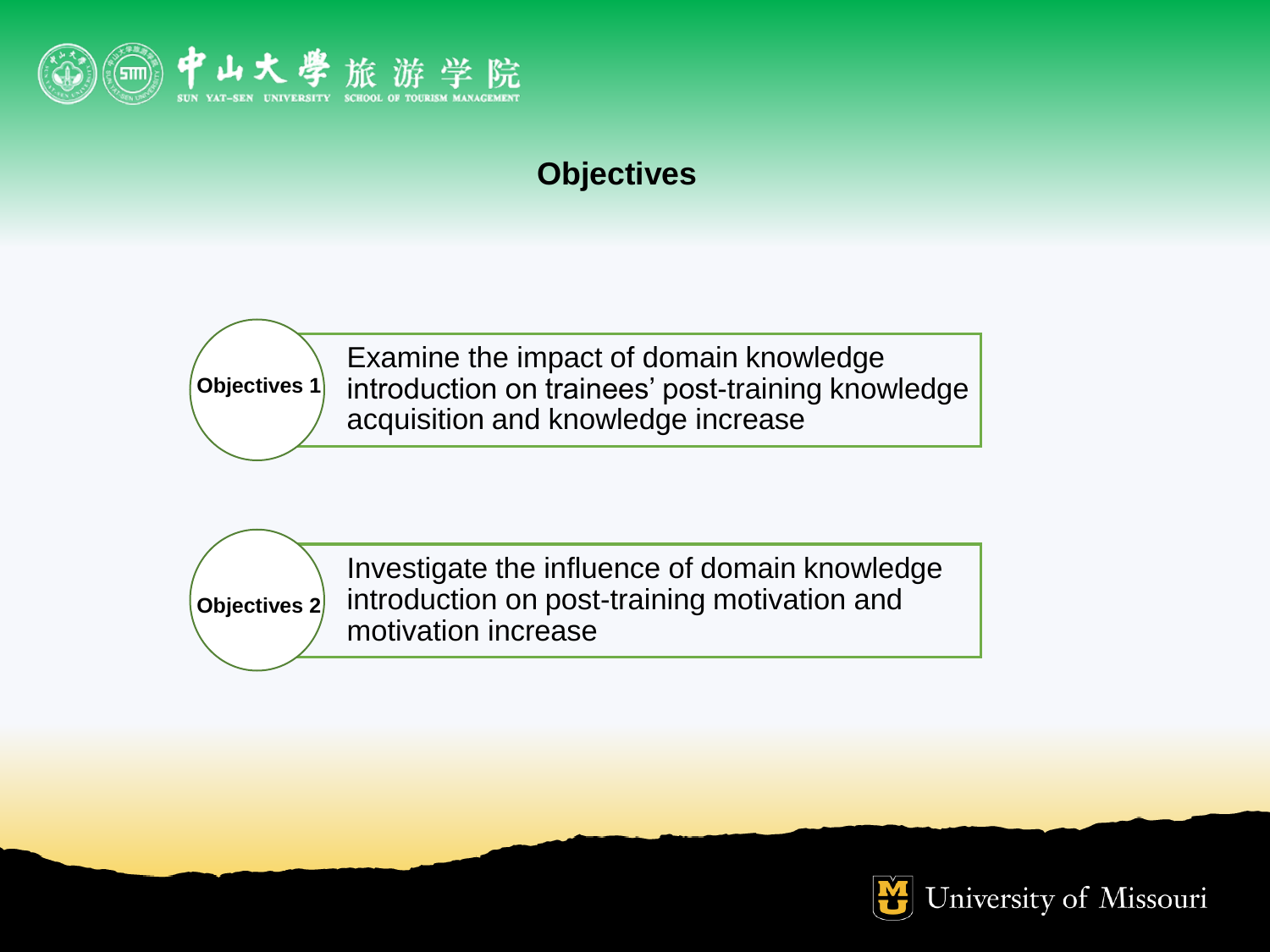

### **Literature Review**



**General rule theory:** Training will be more effective when trainers not only introduce applicable skills but also explain the general rules and theoretical principles underline the contents (Mcehee & Thayer, 1961)

#### **Interactive cognitive complexity theory:**

Learning is the outcome of an interaction between learners' affective and cognitive structures



**Cognitive** Psychology **Construction integration theory:** Trainees with higher domain knowledge have better comprehension level of and higher level of motivation to acquire science-related information (Kinsch, 1998)

#### **EBT Scheme**



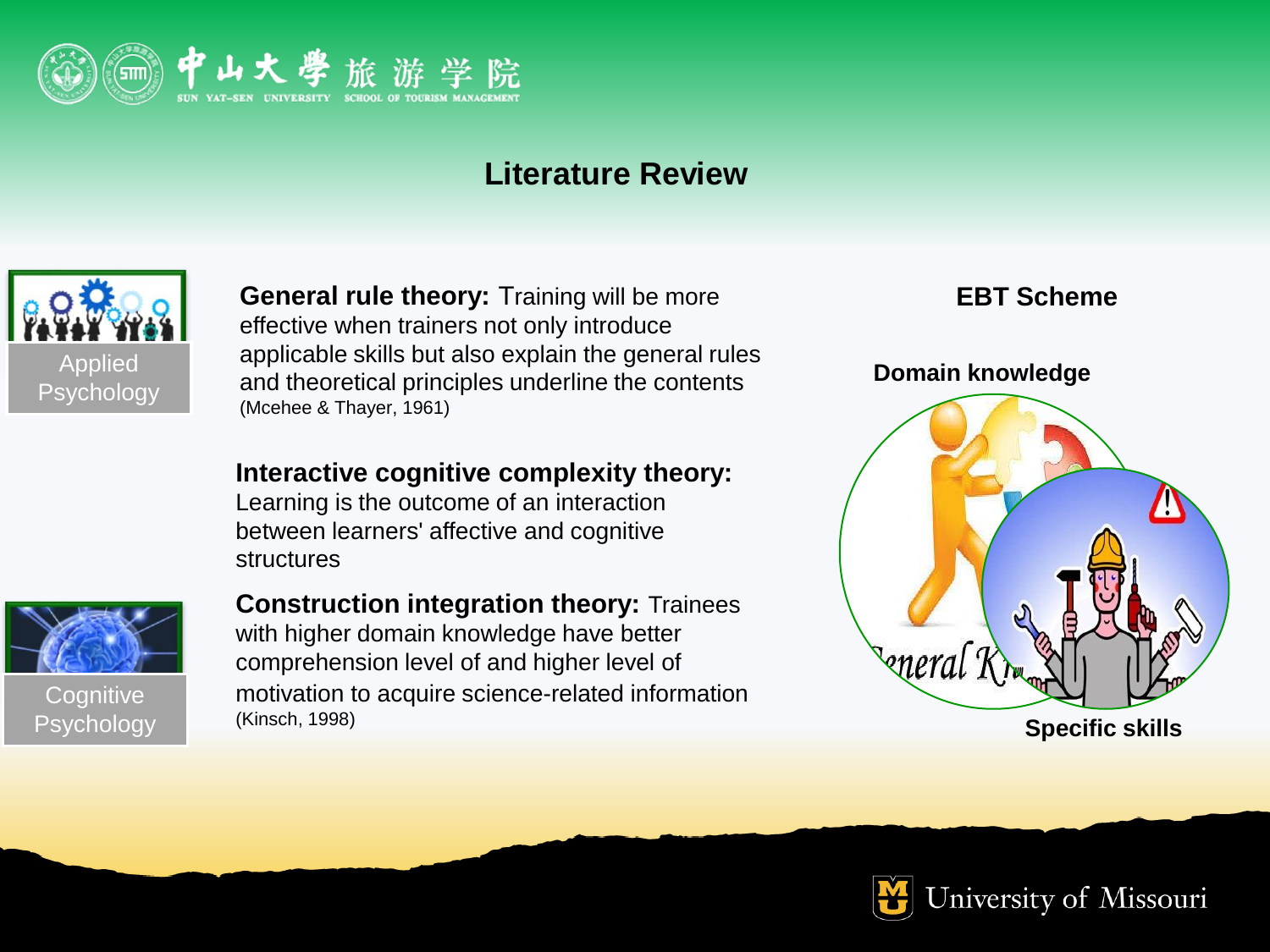

### **Literature Review**

### **Training: Human Knowledge/Skill/Ability (KSA) Development**



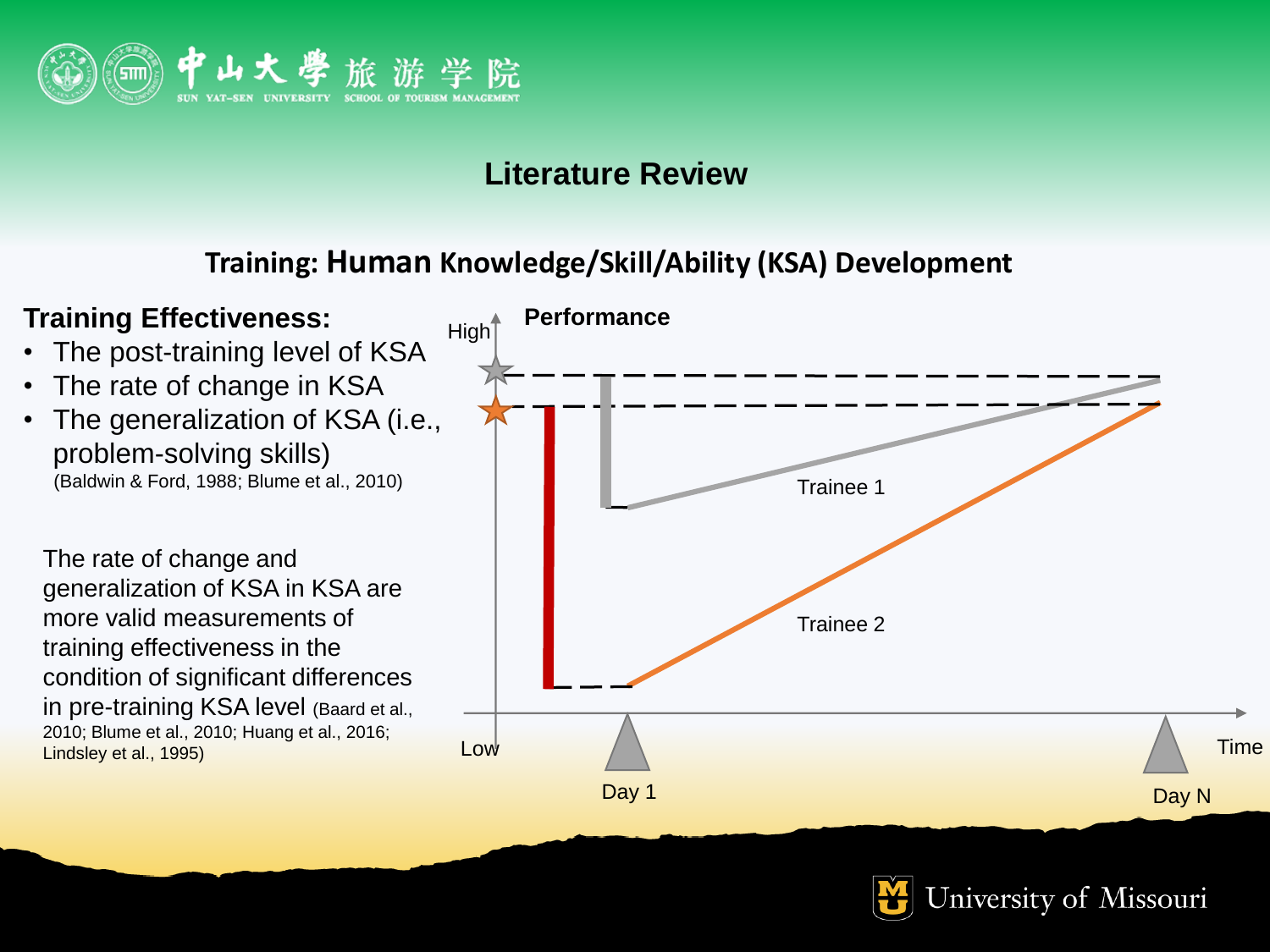

### **Conceptual Model and Hypotheses Development**



**H1:** The pre-training domain knowledge is higher for trainees receiving EBT than those in the control group.

**H2:** The pre-training motivation to training is higher for trainees receiving EBT than those in the control group.

**H3:** The food safety knowledge growth is higher for trainees receiving EBT than those in the control group and the positive path is mediated by (a) domain knowledge and (b) motivation to learn

**H4:** The problem-solving level is higher for trainees receiving EBT than those in the control group and the positive path is mediated by (a) domain knowledge and (b) motivation to learn

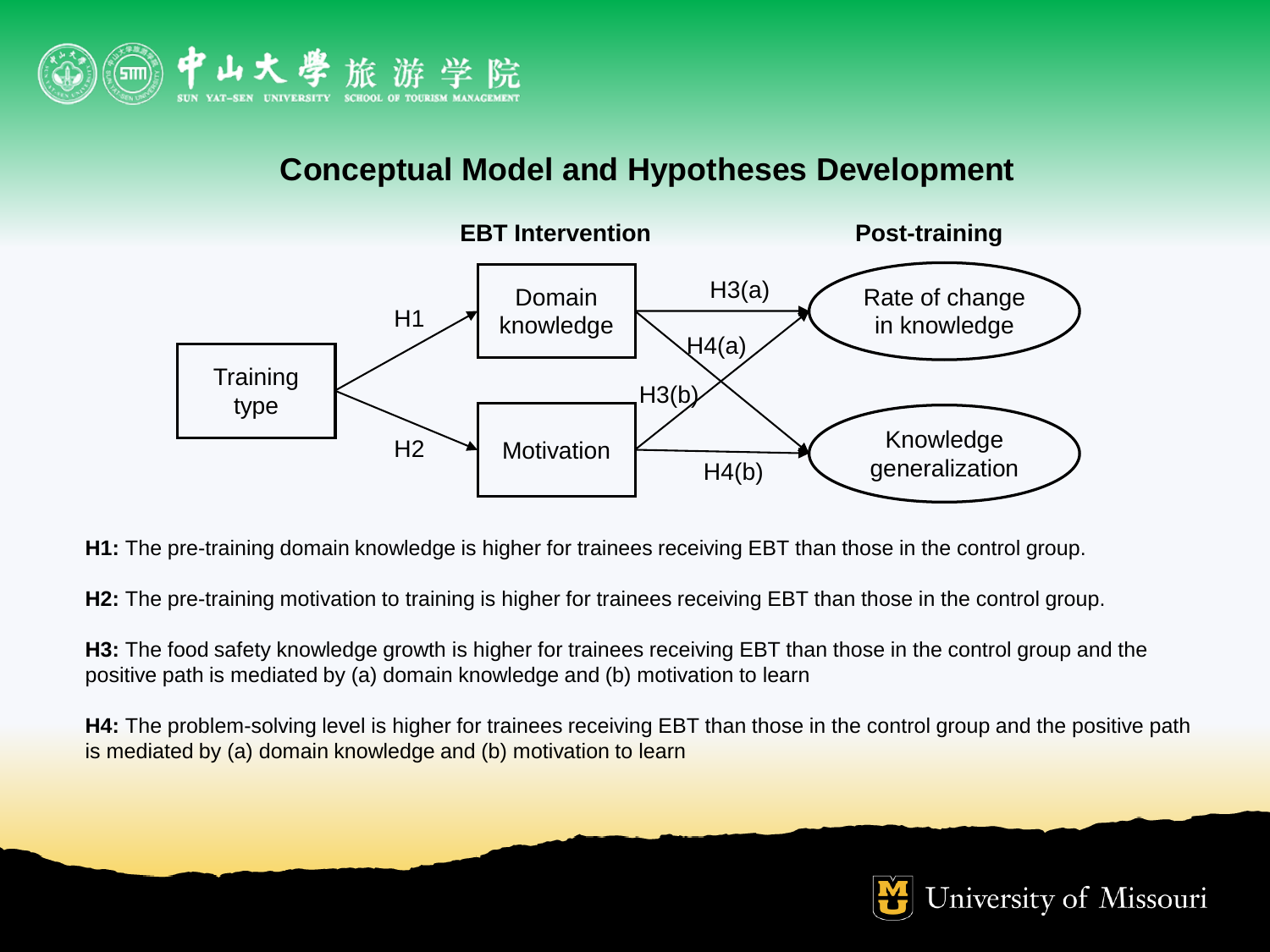

#### **Sample and Data Collection**



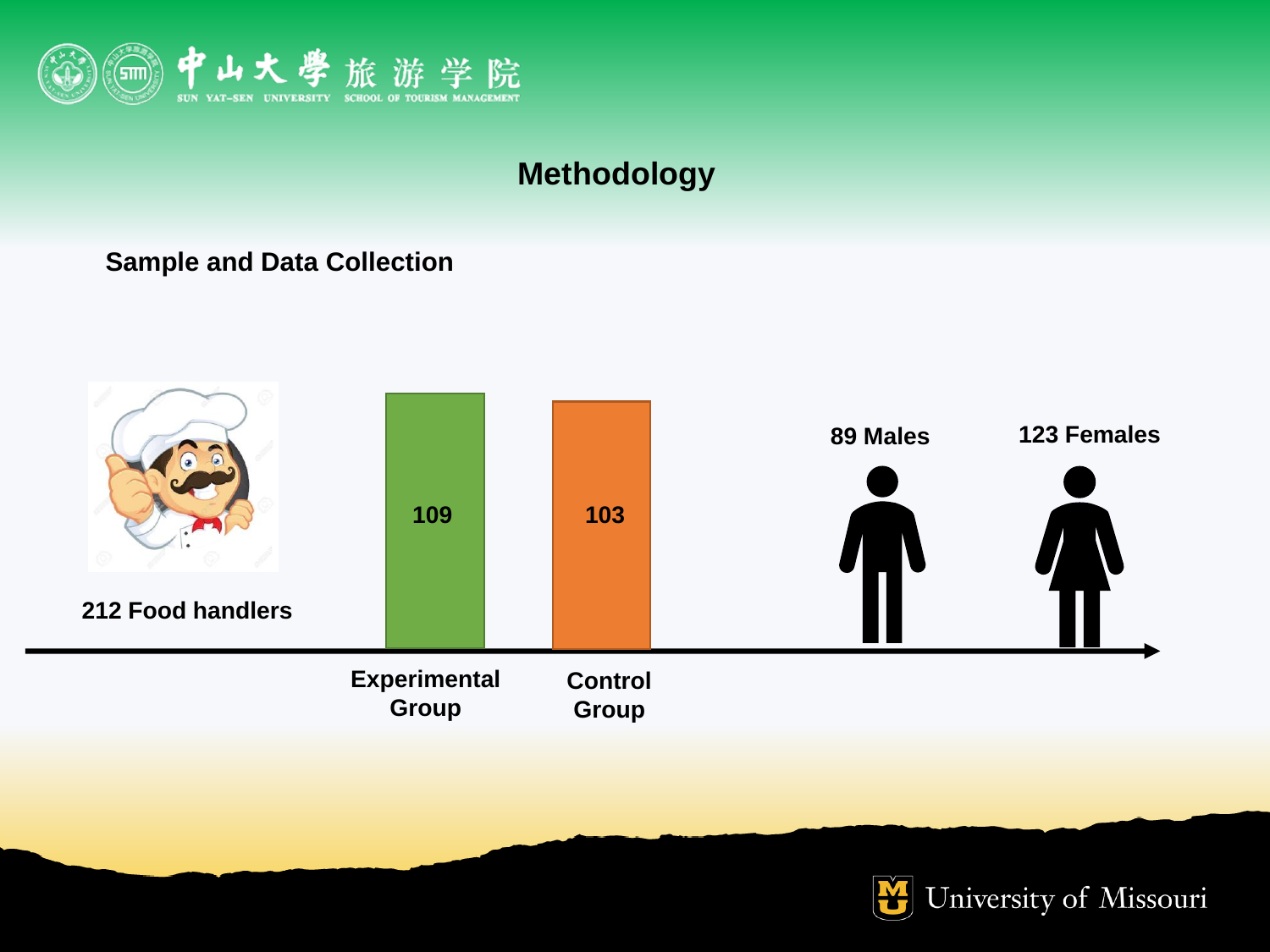

### **Research Design**

A longitudinal between-subject factorial design

| <b>Wave</b>            | <b>Experimental</b>                               | <b>Control</b>                        | <b>Information</b>                                                                                    |  |  |
|------------------------|---------------------------------------------------|---------------------------------------|-------------------------------------------------------------------------------------------------------|--|--|
| Pre-training (0)       | Receiving first survey                            | Receiving first survey                | Demographic info<br>$\bullet$<br>Basic topic knowledge<br>$\bullet$                                   |  |  |
| <b>EBT Session (1)</b> | Receiving a three-hour<br><b>EBT</b> intervention | N/A                                   | <b>Motivation</b><br>$\bullet$<br>Domain knowledge<br>$\bullet$                                       |  |  |
| <b>Training</b>        | Receiving a four-week<br>training                 | Receiving a four-week<br>training     |                                                                                                       |  |  |
| Mid-training (2)       | Two weeks after<br>training starts                | Two weeks after<br>training starts    | Motivation<br>$\bullet$<br>Topic knowledge<br>$\bullet$                                               |  |  |
| Post-training (3)      | Two weeks after<br>training completed             | Two weeks after<br>training completed | <b>Motivation</b><br>$\bullet$<br>Topic knowledge<br>$\bullet$<br>Problem-solving skills<br>$\bullet$ |  |  |

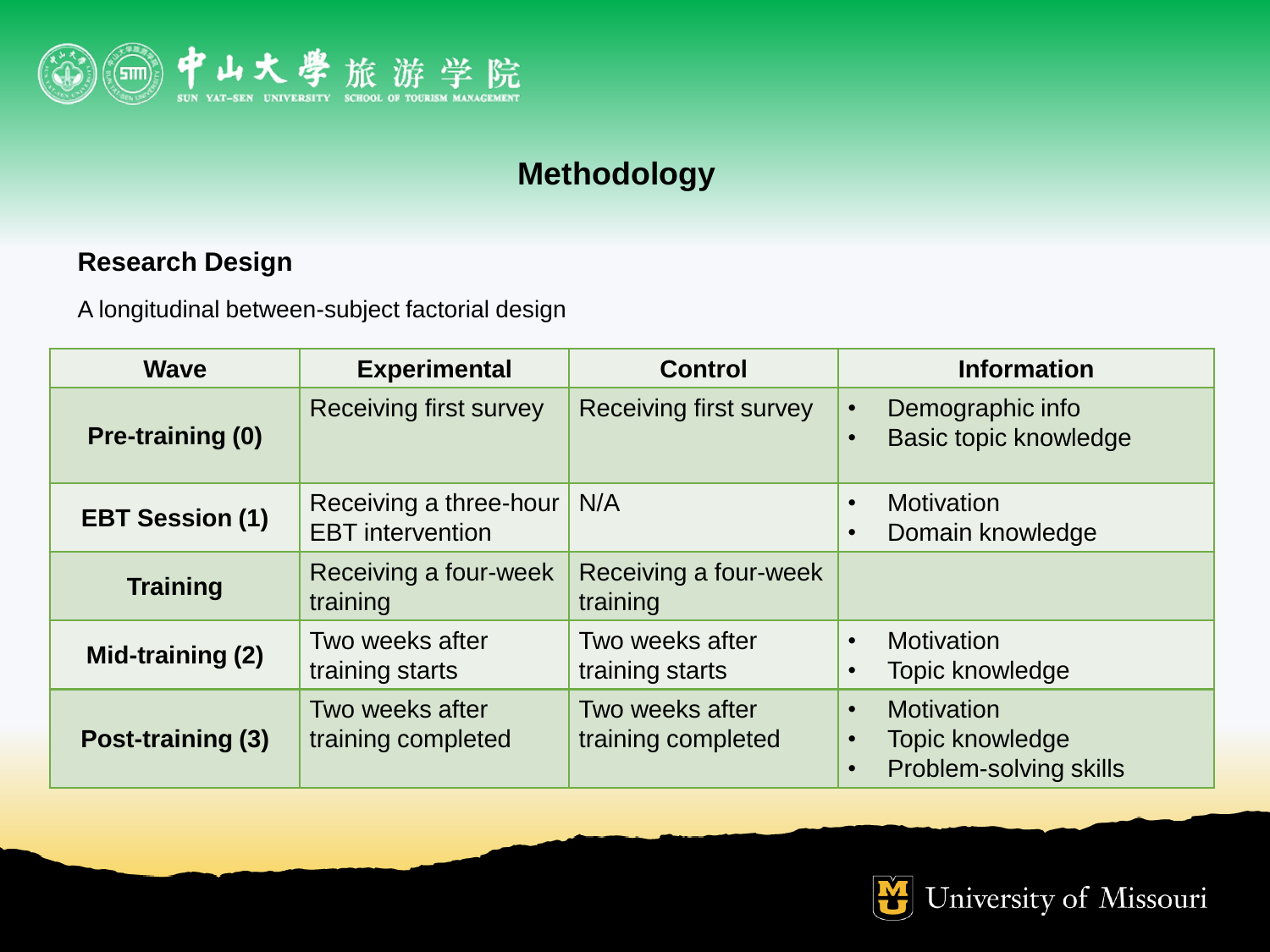

#### **Training Material and Tools**

• **Training Content :** ServSafe Course Book --- Flow of Food (NRA, 2017)



- **Domain knowledge Intervention**
	- Three hours lecture-based session
	- Including how pathogens react to environmental factors and the reasons why some food pathogens lead to unique symptoms
	- Introduced by short video and animations

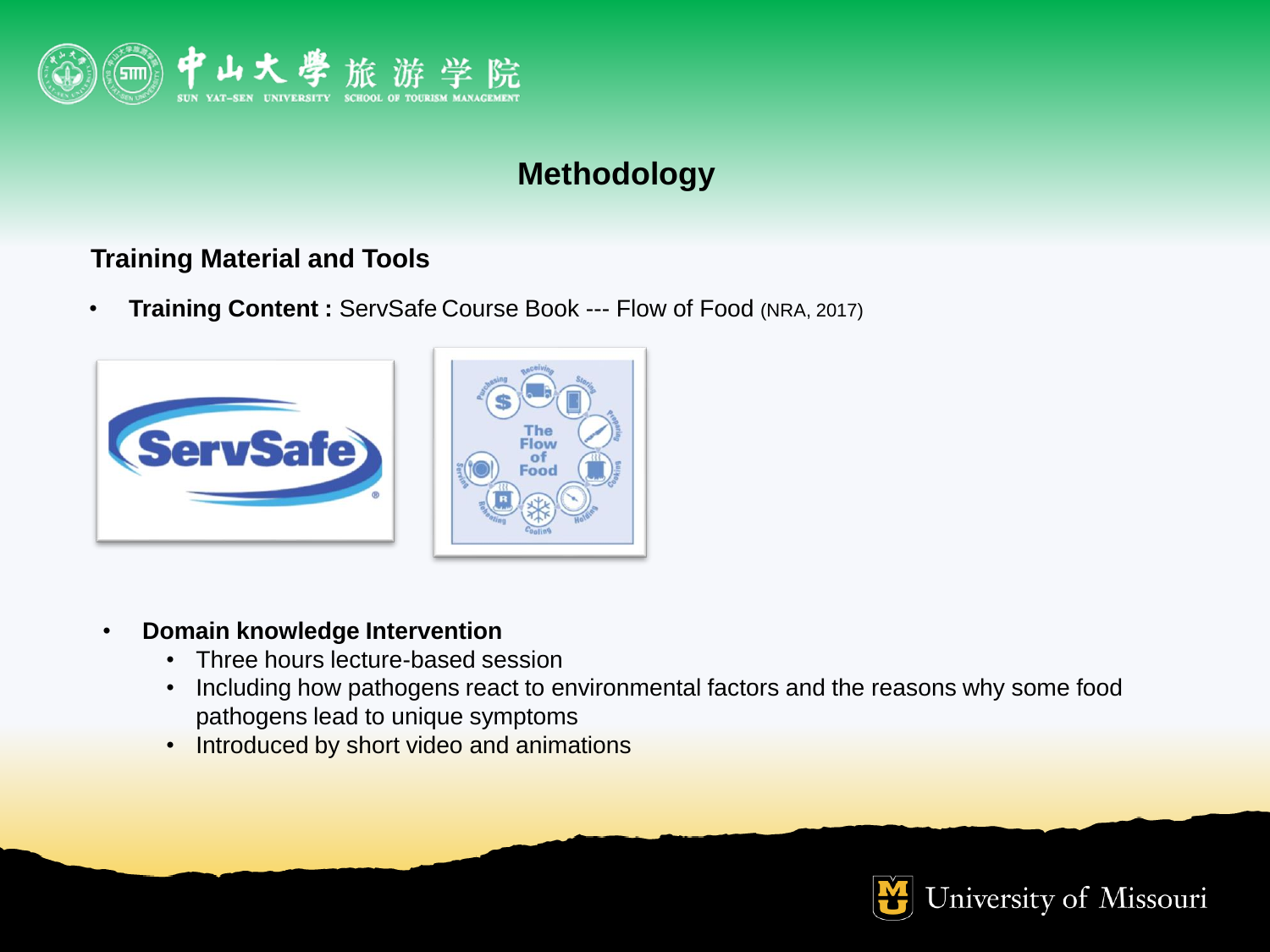

#### **Measurements**

| <b>Measure</b>                                                                                          | No. of Items | <b>Cronbach's alpha</b> |
|---------------------------------------------------------------------------------------------------------|--------------|-------------------------|
| Food safety knowledge (FSK): Multiple-choices (ServSafe <sup>®</sup><br>Manager 2017 & Yu et al., 2017) | 10           |                         |
| Motivation to learn (MOT) (Noe, 1984)                                                                   | 4            | 0.90                    |
| Food safety domain knowledge (DK): Multiple-choices                                                     | 10           | $\blacksquare$          |
| Knowledge generalization (KG): Scenario-based food safety<br>problem-solving questions                  | 10           | 0.81                    |

#### **Data analysis –** *Mplus 7.4*

**Longitudinal CFA** (Little, 2013):

- Investigate measure invariant across three waves
- Weak factorial invariance should be satisfied  $(\lambda_{ij1} = \lambda_{ij2} = \lambda_{ij3})$

**Multilevel modeling (MLM)** (Peugh & Heck, 2017):

- Robust Maximum Likelihood Estimation (MLR)
- Test 5 hierarchical-nested models

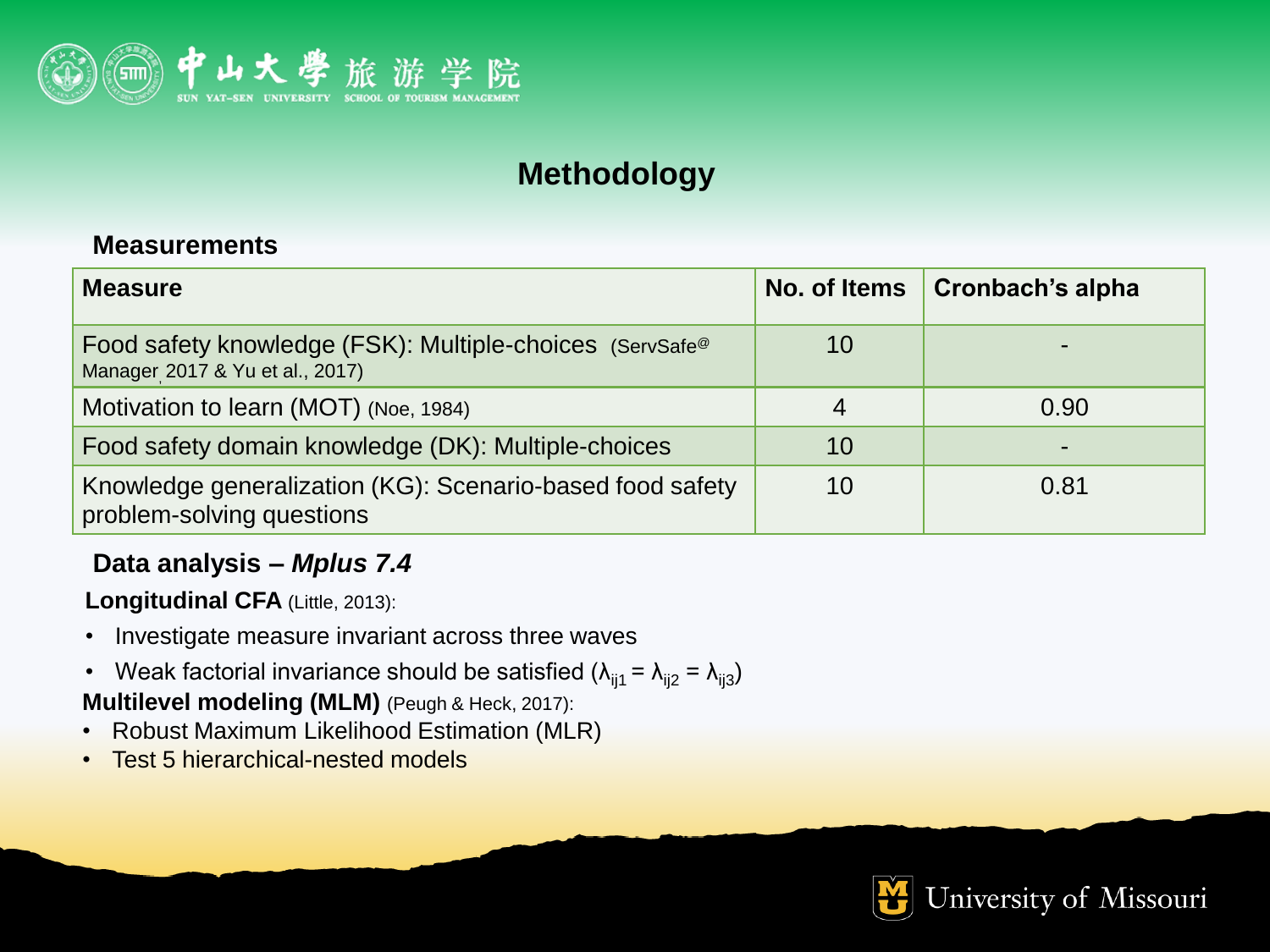

#### **Descriptive analysis and construct validity**

| Variable  | М    | SD   | Skewness | Kurtosis |                      | 2                      | 3                    | 4                    | 5                    | 6                    |          | 8              |
|-----------|------|------|----------|----------|----------------------|------------------------|----------------------|----------------------|----------------------|----------------------|----------|----------------|
| 1. FSK T1 | 3.55 | 2.47 | 0.04     | 0.02     |                      |                        |                      |                      |                      |                      |          |                |
| 2. FSK T3 | 5.71 | 3.94 | 0.09     | $-0.58$  | $0.61$ <sup>**</sup> | $\overline{1}$         |                      |                      |                      |                      |          |                |
| 3. FSK T4 | 6.97 | 5.00 | $-0.25$  | $-0.90$  | $0.47$ <sup>**</sup> | $0.74$ <sup>**</sup> 1 |                      |                      |                      |                      |          |                |
| 4. MOT T2 | 4.85 | 1.09 | 0.01     | $-0.07$  | $0.38**$             | $0.21$ <sup>**</sup>   | $0.25$ <sup>**</sup> | $\overline{1}$       |                      |                      |          |                |
| 5. MOT T3 | 5.30 | 1.28 | $-0.42$  | 0.05     | $0.29**$             | $0.45$ **              | $0.47$ <sup>**</sup> | $0.57$ $*$ 1         |                      |                      |          |                |
| 6. MOT T4 | 5.65 | 1.05 | $-0.73$  | 0.17     | $0.46**$             | $0.46$ <sup>**</sup>   | $0.52$ <sup>**</sup> | $0.40$ <sup>**</sup> | $0.70**$             |                      |          |                |
| 7. DK     | 3.86 | 1.26 | $-1.02$  | 1.74     | $0.33**$             | $0.35**$               | $0.40**$             | $0.45$ <sup>**</sup> | $0.40**$             | $0.32$ <sup>**</sup> |          |                |
| 8. KG     | 3.75 | 1.28 | $-1.85$  | 4.80     | $0.26$ <sup>**</sup> | $0.49**$               | $0.44**$             | $0.31$ <sup>**</sup> | $0.51$ <sup>**</sup> | $0.34$ <sup>**</sup> | $0.38**$ | $\overline{1}$ |

Note. \*p< .05; \*\*p< .01; T1= Assessment time point 1; T2= Assessment time point 2; T3= Assessment time point 3; T4= Assessment time point 4 Missing data were handled by full information maximum likelihood.

**Construct Validity:** χ2 = 315.66, *df* = 187, CFI= .98, TLI= .97, RMSEA= .05, SRMR= .04 Convergence & Discriminant Validity: *AVE* > 0.5 ∩ AVE > max  $\sqrt{\gamma}$ 

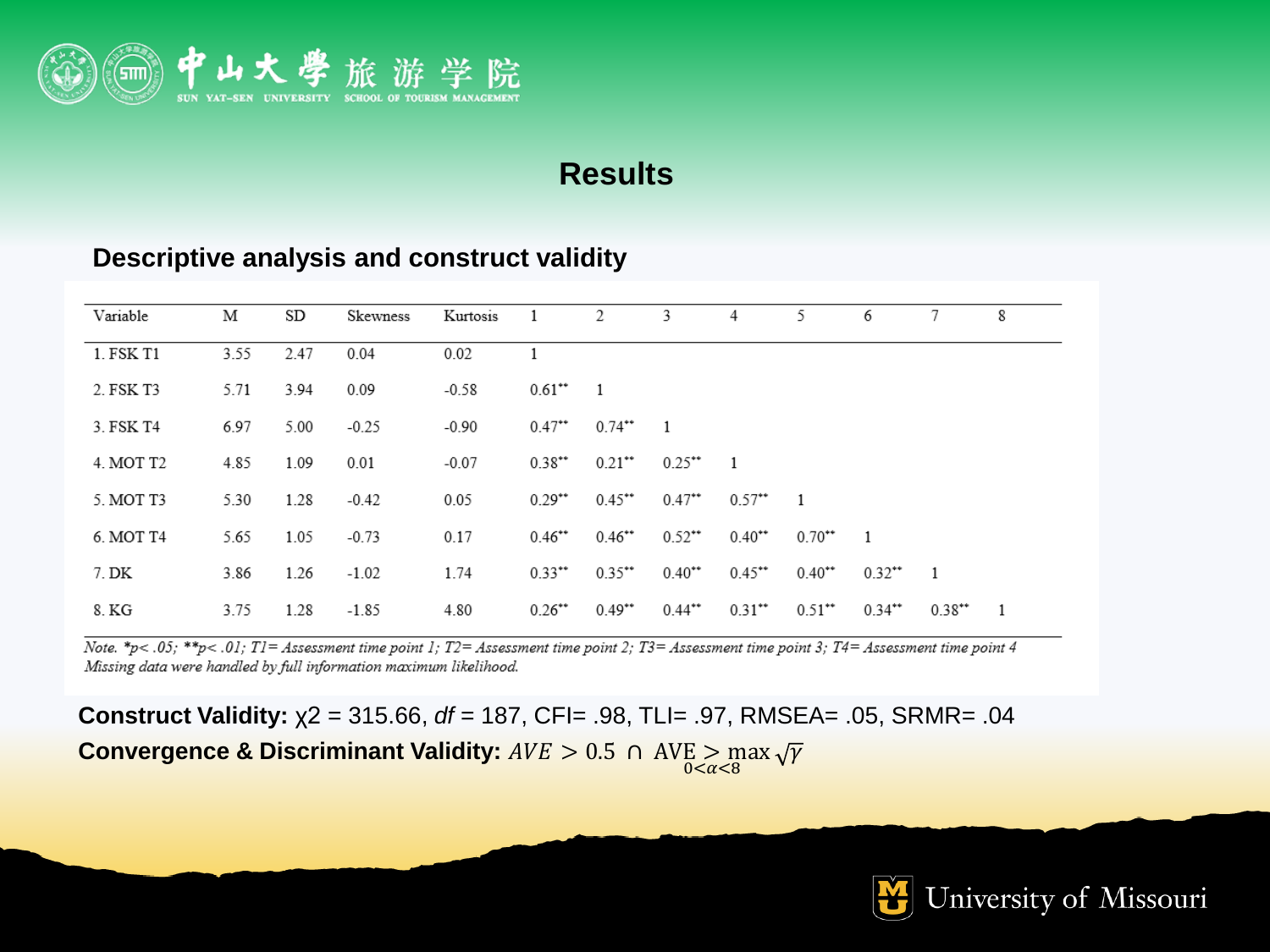

#### **Hypotheses test --- Preliminary test**

#### **Model 1: Unconditional Model**

**Intraclass correlation (ICC):** Partition the variance to Within-person and Between-person level

- ICC<sub>(FSK)</sub> = 0.40
- ICC<sub>(MOT)</sub> = 0.25

#### **Model 2: Time-as-Predictor**



The growth rate of FSK (i.e., slope): FSK increased 2.85 unit per two weeks

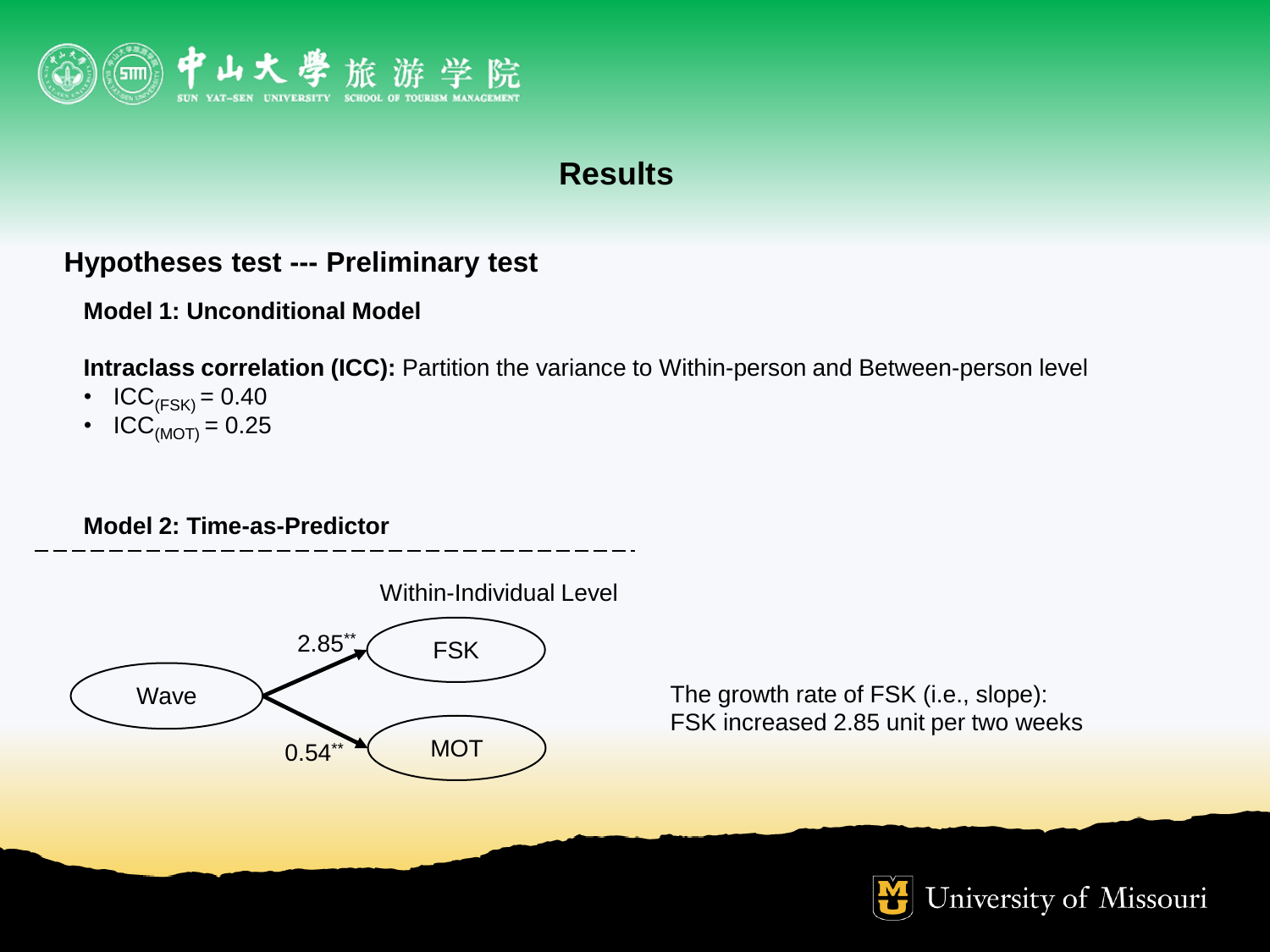

**Hypotheses test --- Model 3** 



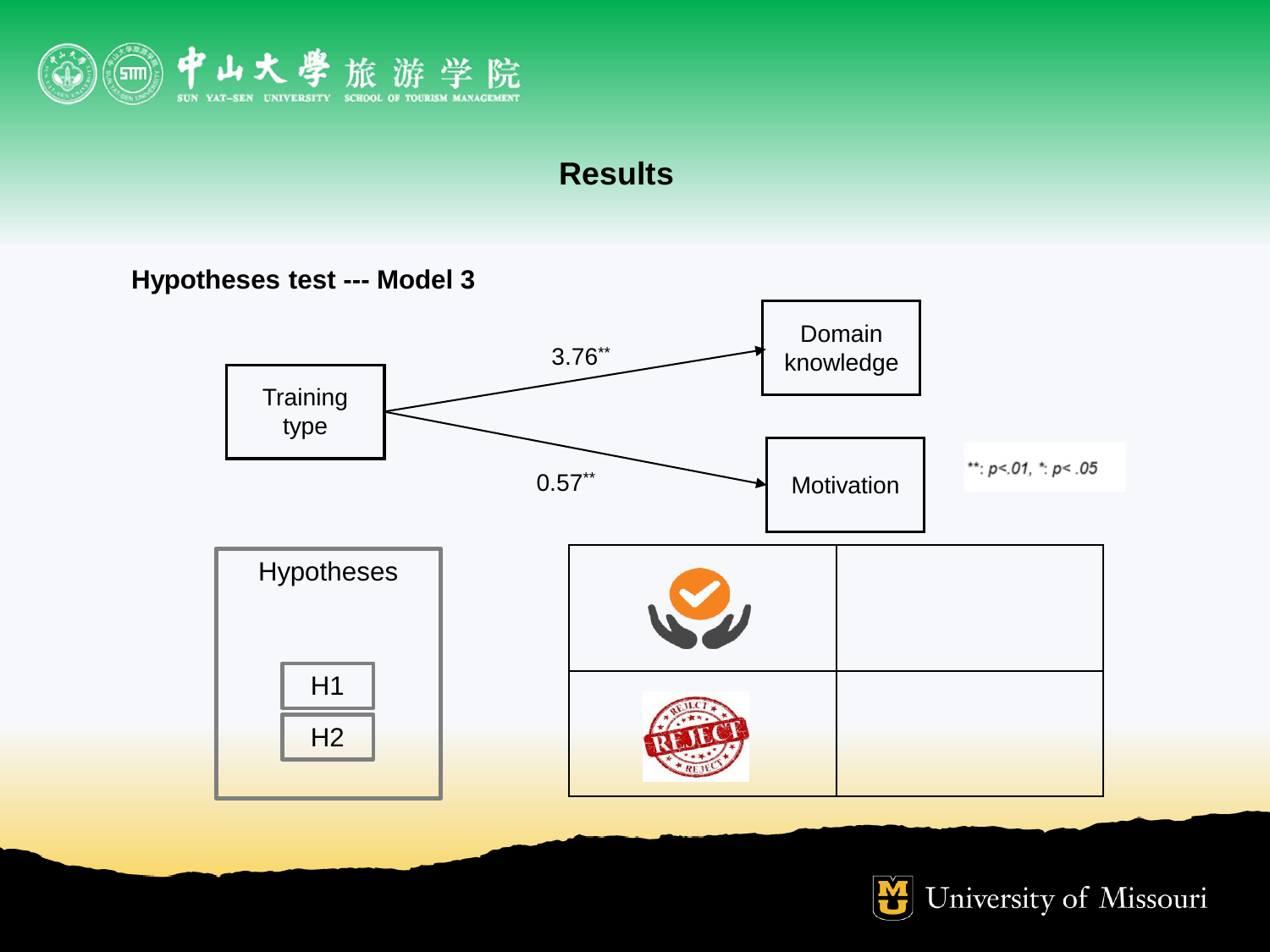



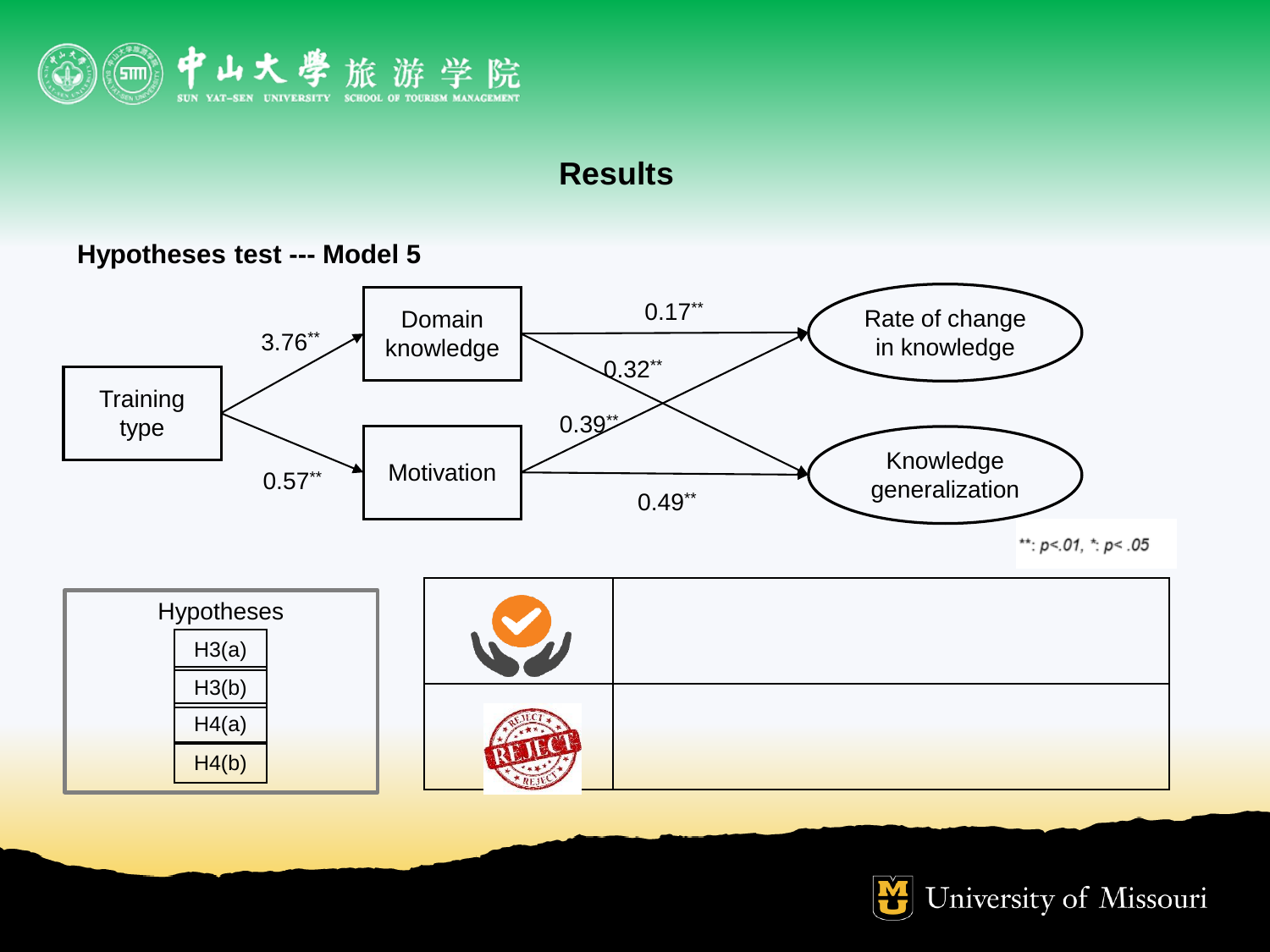

## **Discussion**



- EBT can improve food safety training effectiveness significantly both through cognitive process (i.e., domain knowledge) and affective process (motivation)
- Support Interactive cognitive complexity theory, general rule theory and construction integration theory

**General rule theory Construction integration theory Interactive cognitive complexity theory**

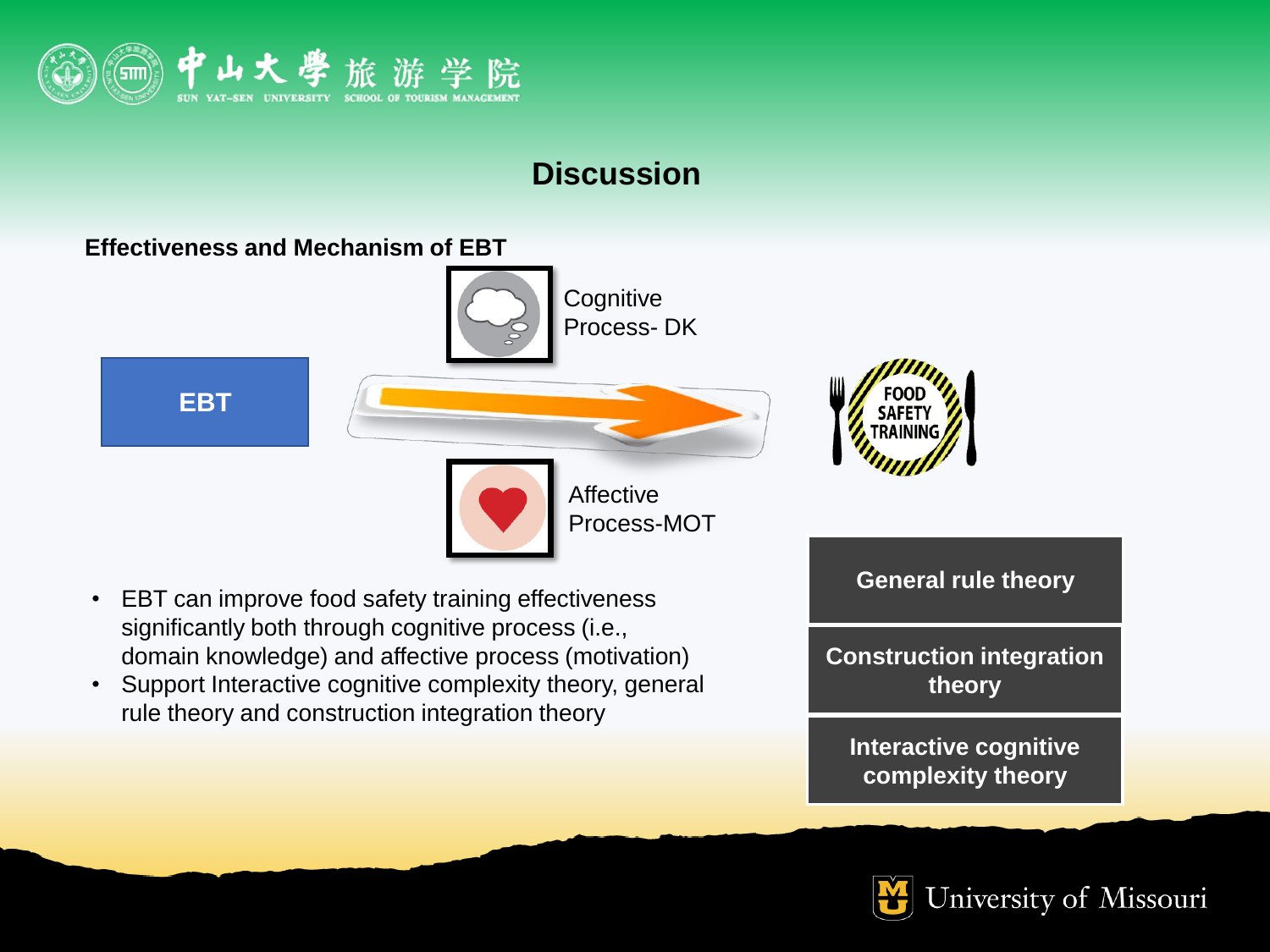

## **Discussion**

#### **EBT influences knowledge acquisition and generalization**





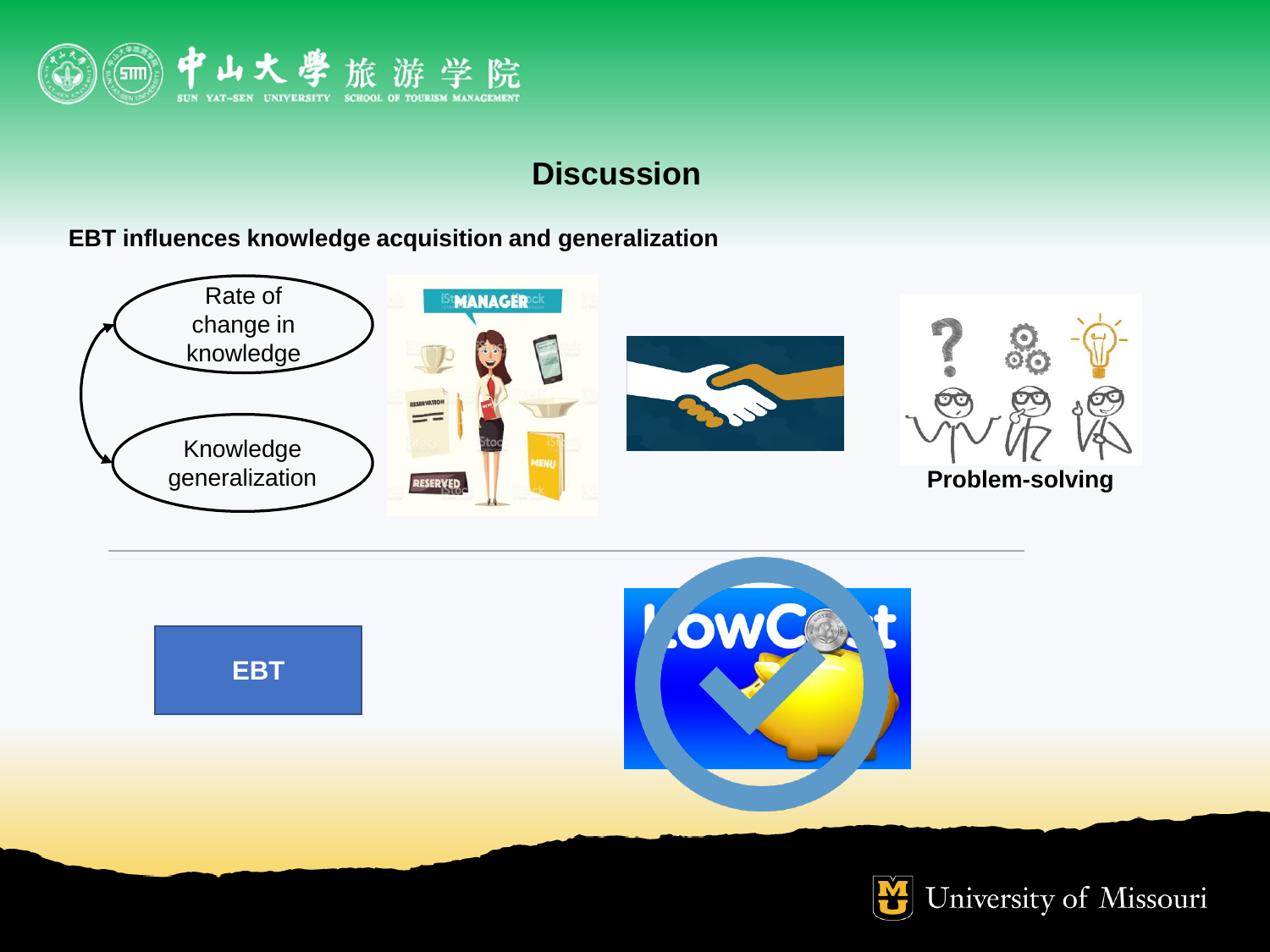



### **Limitation and Future Research**

o The current study cannot capture the transfer effectiveness of food safety training such as maintenance and generalization of the training. (Blume et al., 2010)

**Solution:** Develop a longitudinal study to track trainees' food safety training transfer effectiveness in mid to long term and identify the key factors influencing food safety transfer effectiveness.

- o The delivery method of domain knowledge was limited in the literature. **Solution:** Develop experimental study to examine the effectiveness of training delivery approach other than lecture.
- o All the constructs were measured by self-reported data.

**Solution:** Future research uses multi-source data to estimate behaviors using cross-level polynomial regression and response surface method.